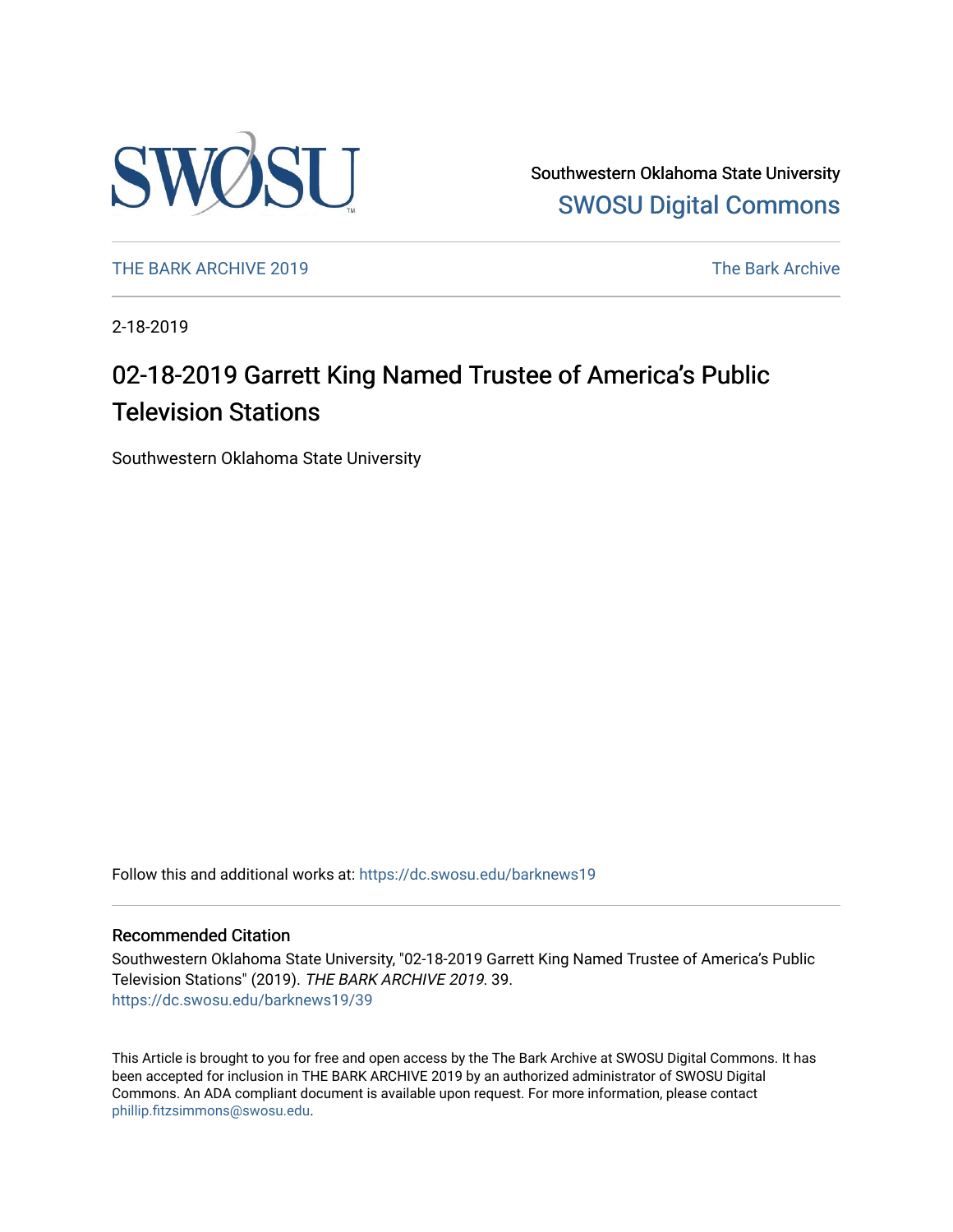

18 February, 2019

# **Garrett King Named Trustee of America's Public Television Stations**

Garrett T. King, assistant to the president and director of institutional advancement at Southwestern Oklahoma State University in Weatherford, has been elected to the Board of Directors of America's Public Television Stations (APTS).

King is one of six newly elected trustees and will begin his term on February 25.

King has served or is serving on the governing boards of the Oklahoma Educational Television Authority (OETA) and the OETA Foundation, Inc., Friends of the Weatherford Public Library, Weatherford Community Habitat for Humanity, Weatherford Food & Resources Center, and HOBY Oklahoma.

Before coming to SWOSU, King served on the personal staff of U.S. Representative Frank D. Lucas where his work focused on issues related to education, agriculture, Indian affairs, energy, transportation and the environment.

King was raised on a peanut farm in the Oakdale Community near Eakly in northern Caddo County where his family has lived and worked since 1890. He is a 2004 graduate of Binger-Oney Public Schools and a 2008 alumnus of SWOSU where he studied history and political science. He holds an M. Ed. in social sciences and is currently a Ph. D. candidate in history at the University of Swansea in Wales.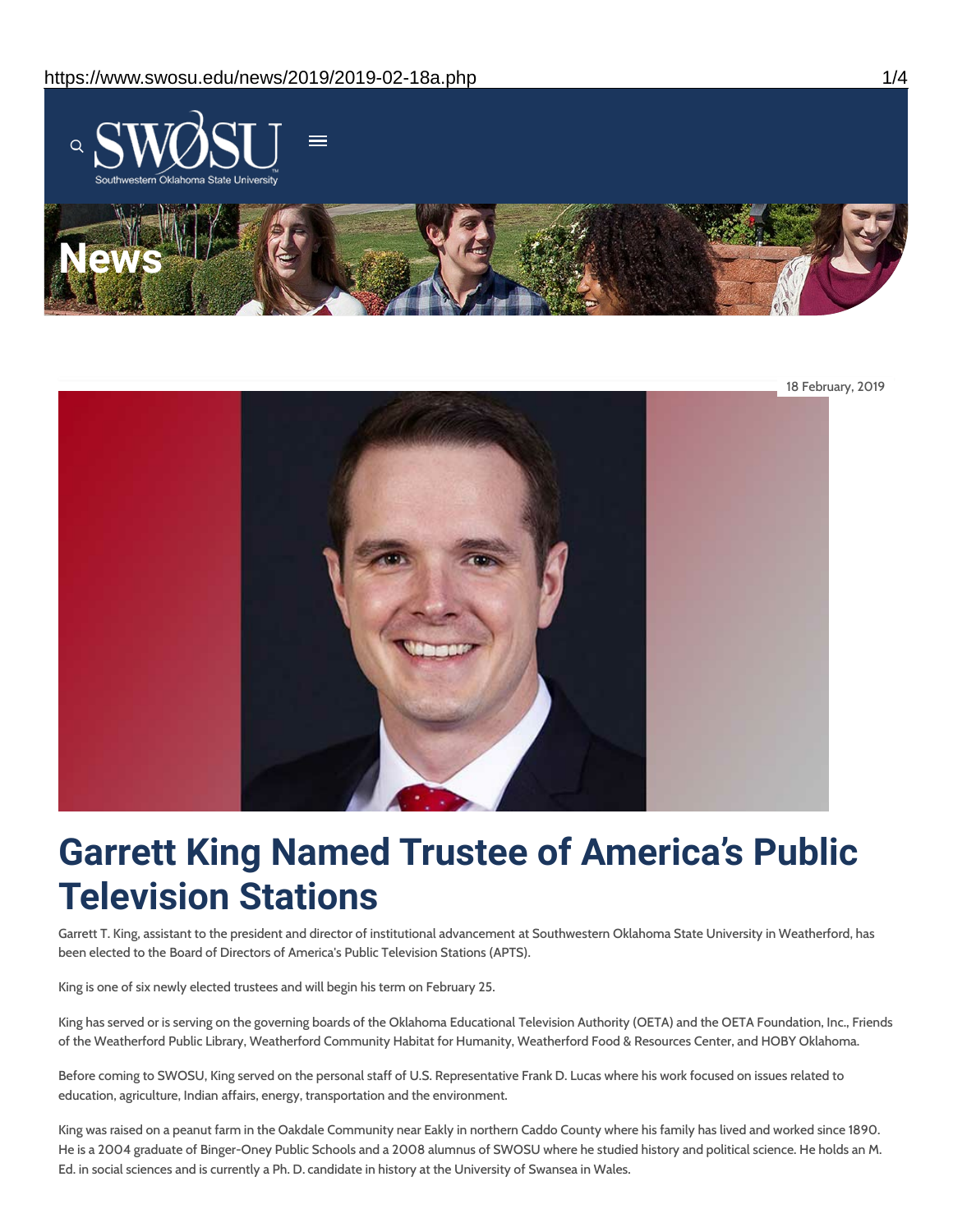#### https://www.swosu.edu/news/2019/2019-02-18a.php 2/4

"It is an honor to serve and represent Oklahoma on the America's Public Television Stations (APTS) governing board," King said. "I am looking forward to working with my fellow APTS trustees to provide all Americans access to non-commercial public programming that educates, enlightens and empowers."

King said the adherence to these qualities for over five decades has made OETA the most-watched public television station in America. Public television is uniquely positioned to provide its viewers quality programming in history, culture and civic affairs.

"I will do my best to promote and advocate for the best interests of our public television system on the national level," King said.

King's role at SWOSU is the institution's chief advancement officer with the SWOSU Foundation, Inc. He leads a team that works every day to develop private investment in the university's mission and to engage SWOSU's alumni, emeriti and friends.

| Academics             | D |
|-----------------------|---|
| Administration        | D |
| Alumni and Foundation | D |
| Community             | D |
| Events                | D |
| Faculty and Staff     | D |
| Miscellaneous         | D |
| Sayre                 | D |
| <b>Students</b>       | D |
|                       |   |

| <b>Archive Links</b> |   |
|----------------------|---|
| 2018                 | D |
| 2019                 | D |
| 2020                 | D |
| Archive              | D |
|                      |   |

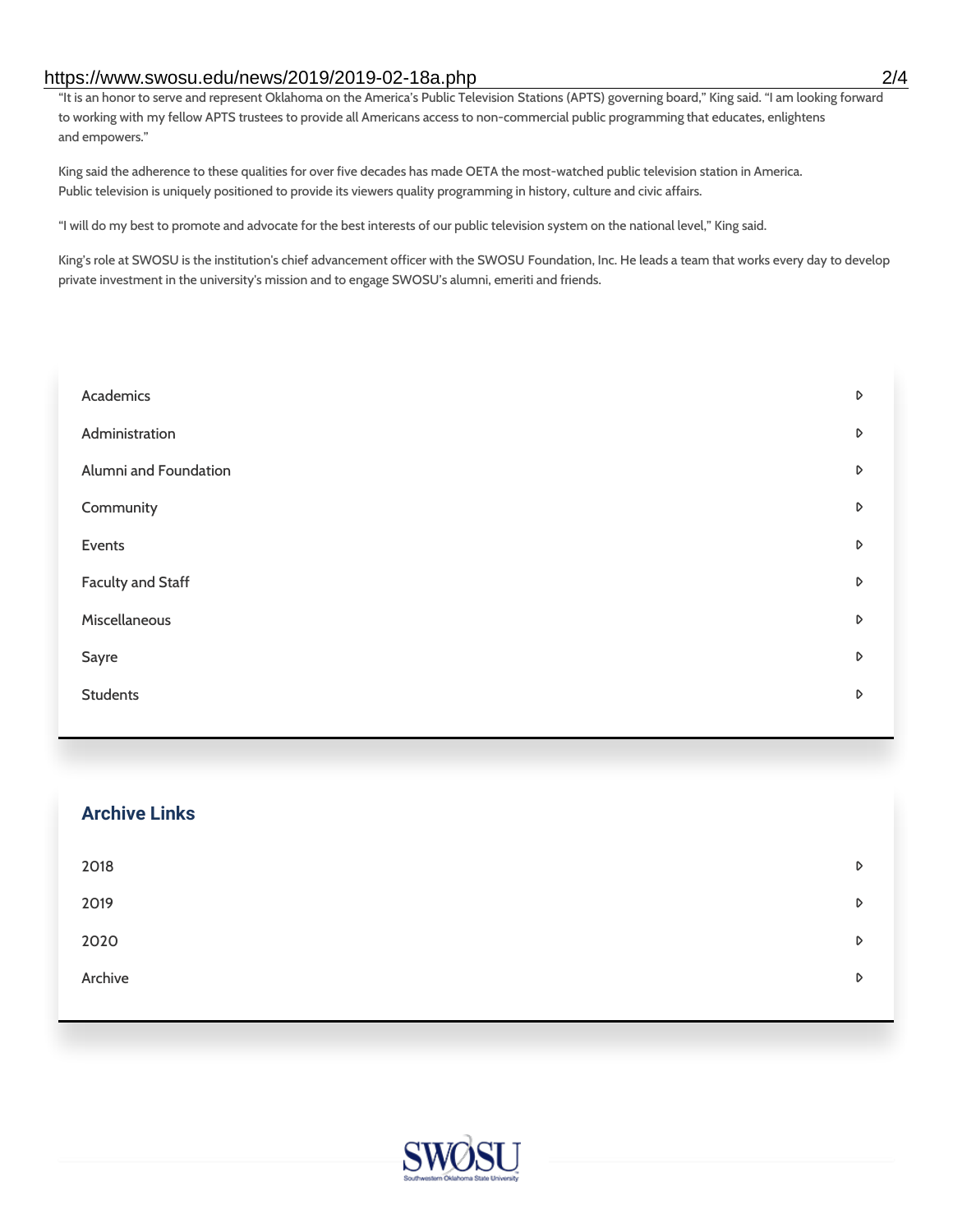### Weatherford Campus

100 Campus Drive Weatherford, OK 73096

#### Sayre Campus

409 E Mississippi Ave Sayre, OK 73662

Connect to Us

fyom

Contact [Information](https://www.swosu.edu/about/contact.php) [University/Facility](https://www.swosu.edu/about/operating-hours.php) Hours [Campus](https://map.concept3d.com/?id=768#!ct/10964,10214,10213,10212,10205,10204,10203,10202,10136,10129,10128,0,31226,10130,10201,10641,0) Map Give to [SWOSU](https://standingfirmly.com/donate) Shop [SWOSU](https://shopswosu.merchorders.com/)



**[Directory](https://www.swosu.edu/directory/index.php)** 

[Calendar](https://eventpublisher.dudesolutions.com/swosu/)

[Apply](https://www.swosu.edu/admissions/apply-to-swosu.php)

[GoSWOSU](https://qlsso.quicklaunchsso.com/home/1267)

[Jobs@SWOSU](https://swosu.csod.com/ux/ats/careersite/1/home?c=swosu)



Current [Students](https://bulldog.swosu.edu/index.php)

[Faculty](https://bulldog.swosu.edu/faculty-staff/index.php) and Staff